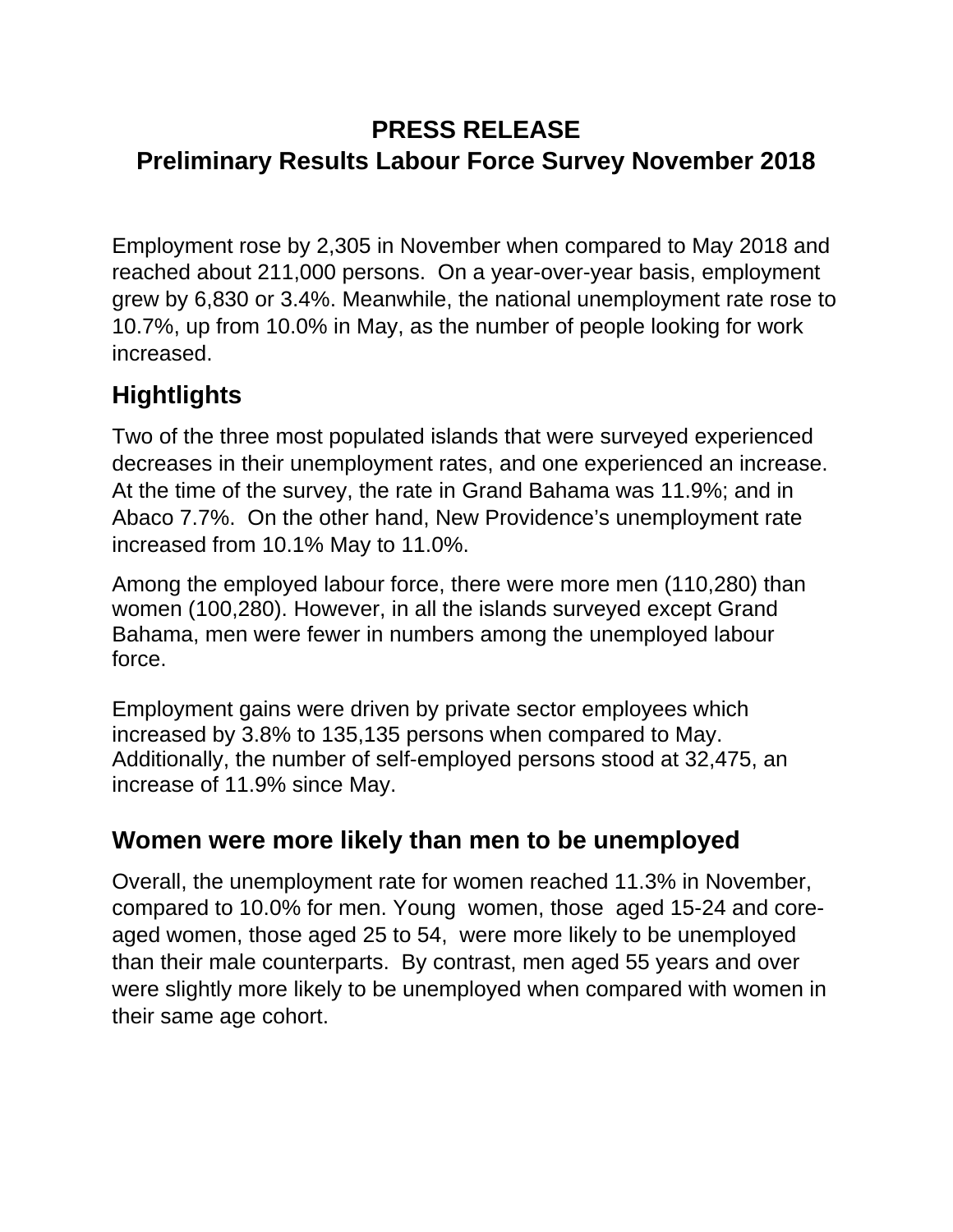

## **Young women were more likely to be unemployed than young men**

According to The Caribbean Development Bank's (CDB) report, youth unemployment in the Caribbean is among the highest in the world, with the unemployment rate for those aged 15 to 24 reaching 42.7%. Similar patterns persist in the Bahamas, as youth unemployment for women was highest recorded for all age groups. The unemployment rate for young women reached 24.1%, compared with 22.4% for young men, 23.1% for both sexes.

### **Number of discouraged workers declined**

In the six months to November, the number of discouraged workers in the country declined by 6.7%. Notably, the number of discouraged workers fell by 9.1% in New Providence and 9.8% in Grand Bahama. However, the number of discouraged workers in Abaco increased by 7.9 %, partly offsetting the overall decline. Discouraged workers, according to the standard definition of the International Labour Organization (ILO), "are persons without work and available for work, yet were not actively seeking work because they are not hopeful about their prospects of finding work."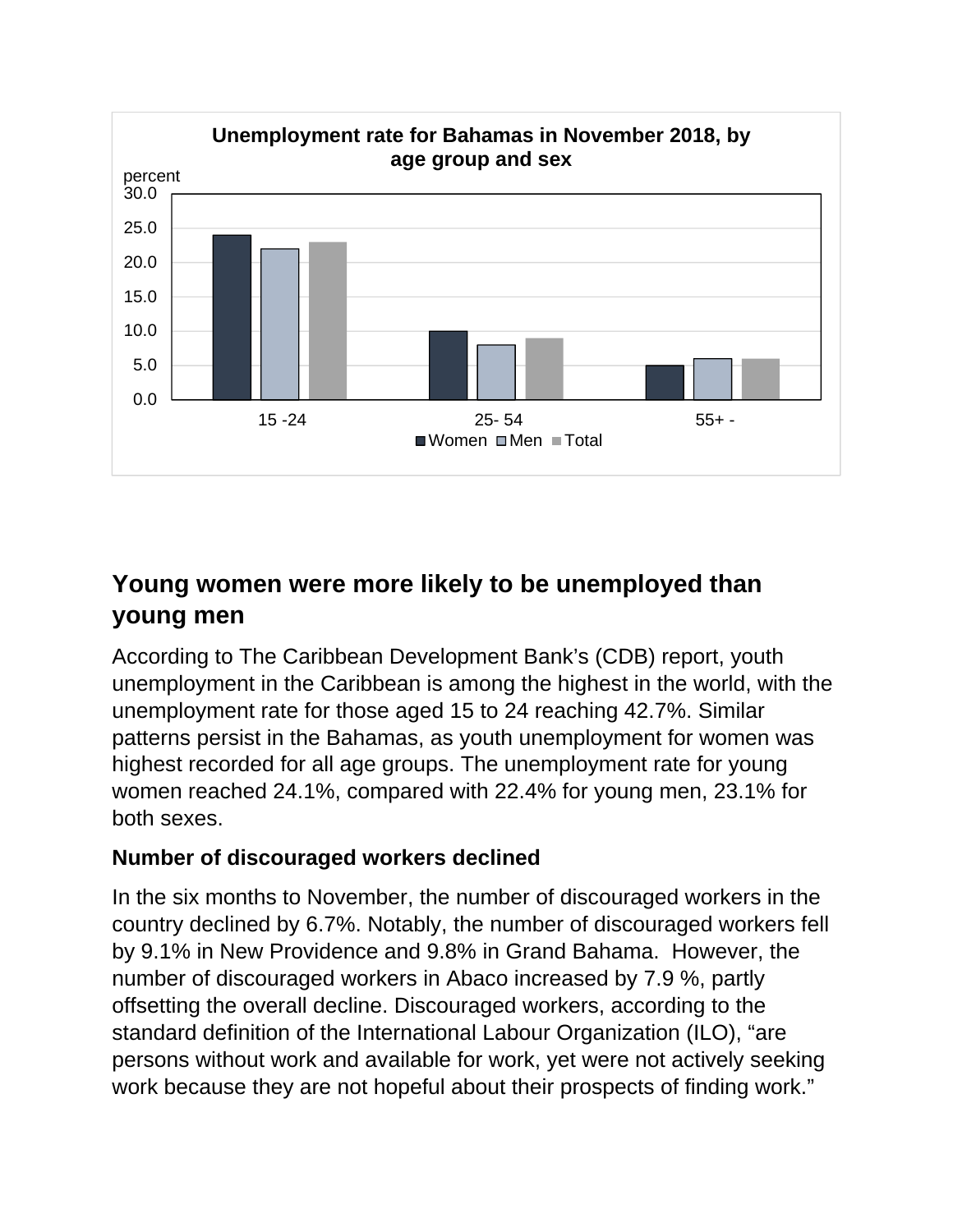The Department of Statistics is the Government Agency in The Bahamas mandated by law to collect, process, analyze and disseminate statistics. Its mandate is to deliver timely official statistics. Please contact the Department of Statistics @ 242-604-4000 for questions and enquiries. This release, with accompanying tables, will be immediately available on the Department's website www.bahamas.gov.bs/statistics.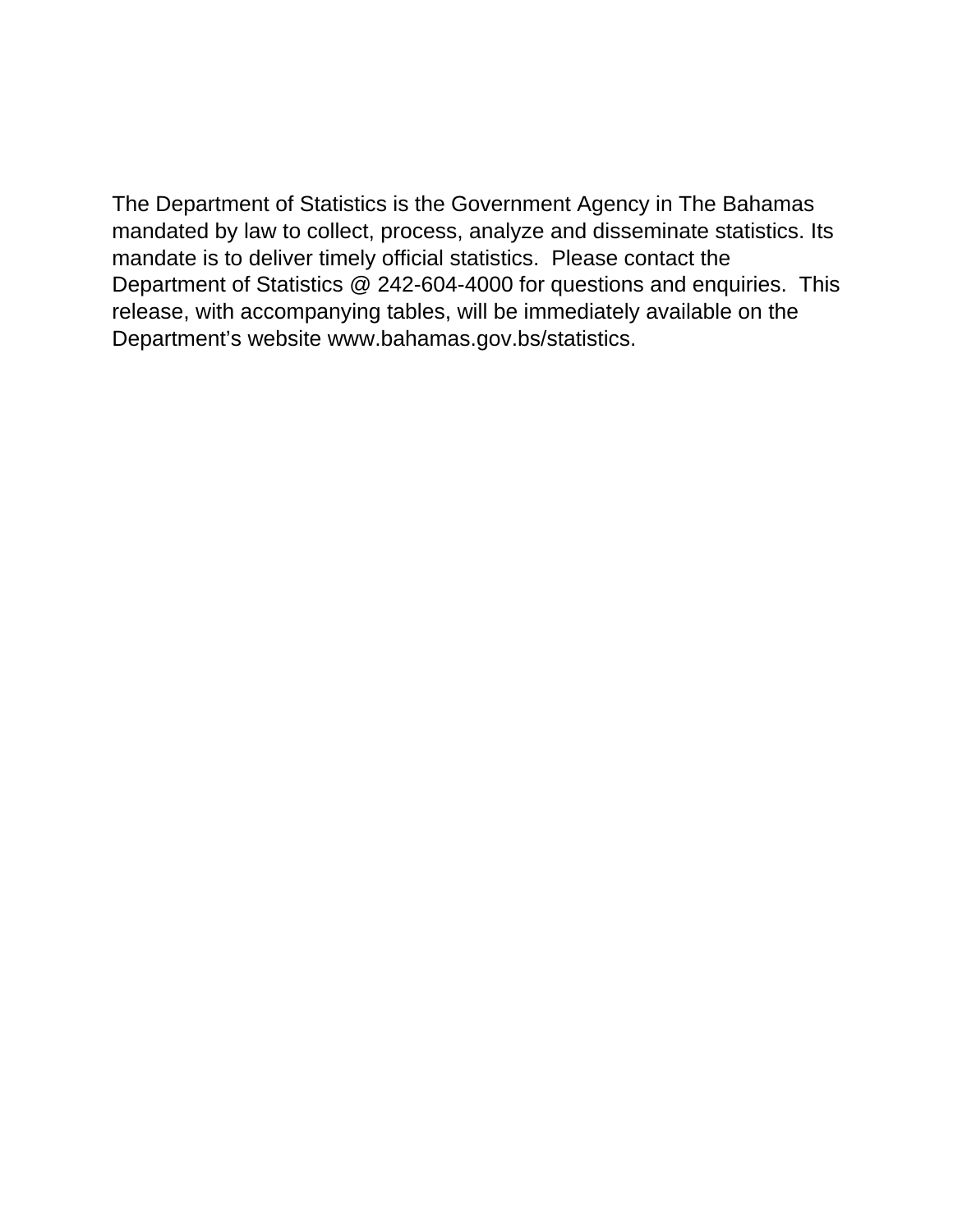### **THE LABOUR FORCE AND ITS COMPONENTS: NOVEMBER 2018**

| <b>ISLAND</b>          | <b>SEX</b>   | <b>TOTAL</b><br><b>LABOUR</b><br><b>FORCE</b> | <b>EMPLOYED</b><br><b>LABOUR</b><br><b>FORCE</b> | <b>UNEMPLOYED</b><br><b>LABOUR</b><br><b>FORCE</b> | <b>LABOUR</b><br><b>FORCE</b><br><b>PARTICIPATION RATE</b> | <b>UNEMPLOYMENT</b><br><b>RATE</b> |  |
|------------------------|--------------|-----------------------------------------------|--------------------------------------------------|----------------------------------------------------|------------------------------------------------------------|------------------------------------|--|
| <b>ALL BAHAMAS</b>     | <b>TOTAL</b> | 235,695                                       | 210,560                                          | 25,135                                             | 83.1%                                                      | 10.7%                              |  |
|                        | <b>WOMEN</b> | 113,100                                       | 100,280                                          | 12,820                                             | 77.3%                                                      | 11.3%                              |  |
|                        | <b>MEN</b>   | 122,595                                       | 110,280                                          | 12,315                                             | 85.9%                                                      | 10.0%                              |  |
| <b>INEW PROVIDENCE</b> | <b>TOTAL</b> | 163,625                                       | 145,690                                          | 17,935                                             | 77.5%                                                      | 11.0%                              |  |
|                        | <b>WOMEN</b> | 79,110                                        | 69,840                                           | 9,270                                              | 74.5%                                                      | 11.7%                              |  |
|                        | <b>MEN</b>   | 84,515                                        | 75,850                                           | 8,665                                              | 80.7%                                                      | 10.3%                              |  |
| <b>GRAND BAHAMA</b>    | <b>TOTAL</b> | 32,710                                        | 28,810                                           | 3,900                                              | 70.4%                                                      | 11.9%                              |  |
|                        | <b>WOMEN</b> | 16,360                                        | 14,560                                           | 1,800                                              | 66.5%                                                      | 11.0%                              |  |
|                        | <b>MEN</b>   | 16,350                                        | 14,250                                           | 2,100                                              | 75.9%                                                      | 12.8%                              |  |
| <b>ABACO</b>           | <b>TOTAL</b> | 14,255                                        | 13,155                                           | 1,100                                              | 79.2%                                                      | 7.7%                               |  |
|                        | <b>WOMEN</b> | 6,235                                         | 5,635                                            | 600                                                | 73.1%                                                      | $9.6\%$                            |  |
|                        | <b>MEN</b>   | 8,020                                         | 7,520                                            | 500                                                | 75.3%                                                      | 6.2%                               |  |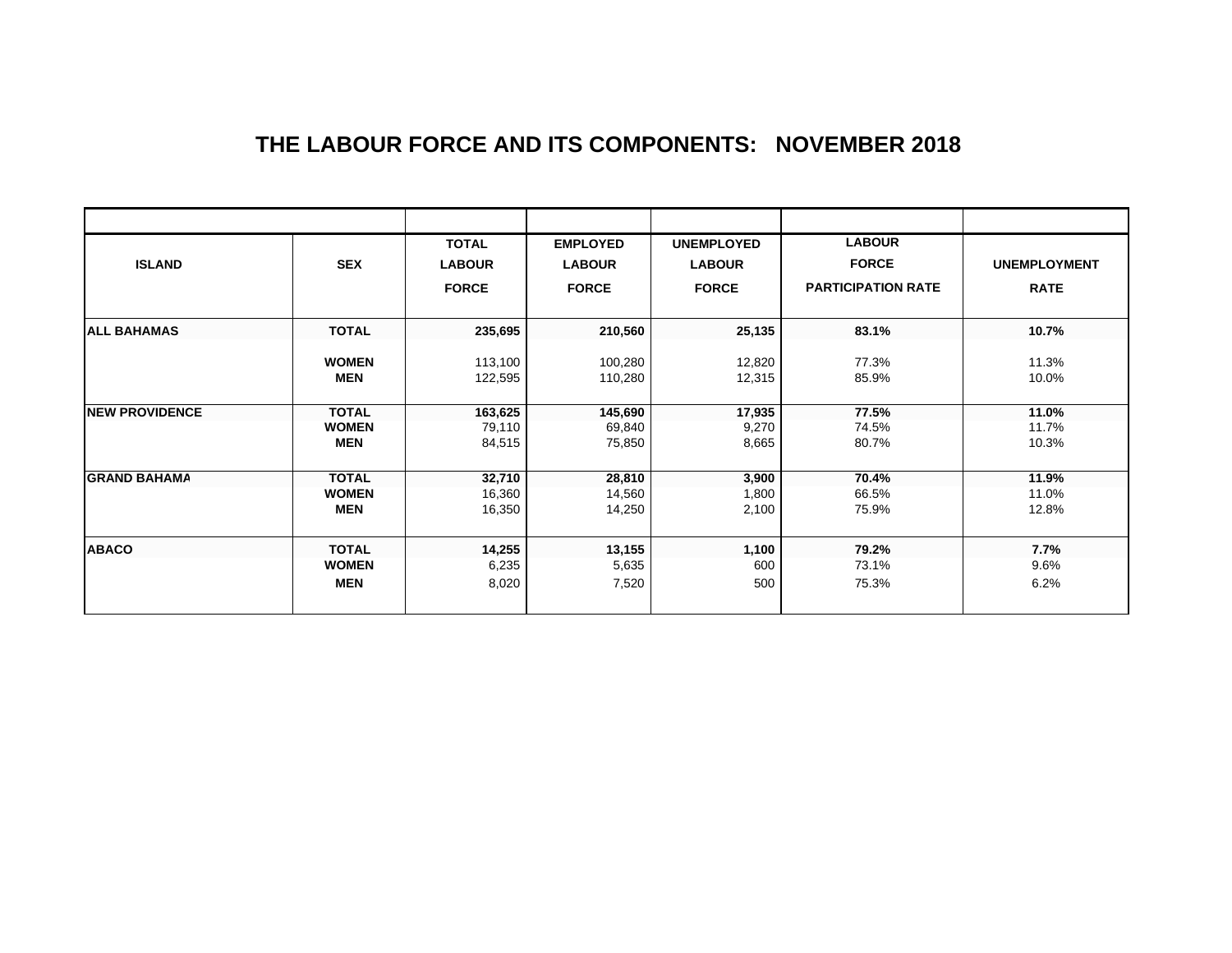| <b>ITEMS</b>                              |              | May-14        |             |              | <b>Nov-14</b> |             | <b>May-15</b> |               |             | <b>Nov-15</b>   |               |             | May-16       |               |             |
|-------------------------------------------|--------------|---------------|-------------|--------------|---------------|-------------|---------------|---------------|-------------|-----------------|---------------|-------------|--------------|---------------|-------------|
| <b>ISLAND</b>                             | <b>TOTAL</b> | <b>FEMALE</b> | <b>MALE</b> | <b>TOTAL</b> | <b>FEMALE</b> | <b>MALE</b> | <b>TOTAL</b>  | <b>FEMALE</b> | <b>MALE</b> | <b>TOTAL</b>    | <b>FEMALE</b> | <b>MALE</b> | <b>TOTAL</b> | <b>FEMALE</b> | <b>MALE</b> |
| <b>Total Labour Force</b>                 |              |               |             |              |               |             |               |               |             |                 |               |             |              |               |             |
| All Bahamas                               | 198,710      | 98,800        | 99,910      | 206,050      | 102,585       | 103,465     | 208,895       | 103,290       |             | 105,605 212,195 | 103,940       | 108,255     | 215,880      | 104,815       | 111,065     |
| <b>New Providence</b>                     | 141,655      | 72,080        | 69,575      | 147,750      | 75,110        | 72,640      | 148,545       | 74,480        | 74,065      | 150,315         | 73,830        | 76,485      | 153,590      | 75,590        | 78,000      |
| <b>Grand Bahama</b>                       | 27,250       | 13,080        | 14,170      | 27,690       | 13,170        | 14,520      | 28,000        | 14,060        | 13,940      | 29,230          | 15,170        | 14,060      | 28,710       | 14,180        | 14,530      |
| Abaco                                     | 8,995        | 3,860         | 5,135       | 9,905        | 4,525         | 5,380       | 10,360        | 4,405         | 5,955       | 10,660          | 4,595         | 6,065       | 11,465       | 5,145         | 6,320       |
| <b>Employed</b><br>Labour Force           |              |               |             |              |               |             |               |               |             |                 |               |             |              |               |             |
| All Bahamas                               | 171,275      | 84,400        | 86,875      | 174,245      | 85,240        | 89,005      | 183,915       | 89,915        | 94,000      | 180,820         | 86,300        | 94,520      | 188,360      | 89,660        | 98,700      |
| <b>New Providence</b>                     | 120,400      | 60,820        | 59,580      | 124,060      | 61,515        | 62,545      | 130,750       | 64,760        | 65,990      | 126,430         | 60,430        | 66,000      | 133,365      | 64,100        | 69,265      |
| <b>Grand Bahama</b>                       | 23,235       | 10,730        | 12,505      | 22,545       | 10,645        | 11,900      | 24,400        | 12,050        | 12,350      | 25,090          | 12,660        | 12,430      | 24,500       | 11,785        | 12,715      |
| Abaco                                     | 7,795        | 3,265         | 4,530       | 7,895        | 3,495         | 4,400       | 9,095         | 3,880         | 5,215       | 9,630           | 3,985         | 5,645       | 10,305       | 4,675         | 5,630       |
| <b>Unemployed</b><br>Labour Force         |              |               |             |              |               |             |               |               |             |                 |               |             |              |               |             |
| All Bahamas                               | 27,435       | 14,400        | 13,035      | 31,805       | 17,345        | 14,460      | 24,980        | 13,375        | 11,605      | 31,375          | 17,640        | 13,735      | 27,520       | 15,155        | 12,365      |
| New Providence                            | 21,255       | 11,260        | 9,995       | 23,690       | 13,595        | 10,095      | 17,795        | 9,720         | 8,075       | 23,885          | 13,400        | 10,485      | 20,225       | 11,490        | 8,735       |
| <b>Grand Bahama</b>                       | 4,015        | 2,350         | 1,665       | 5,145        | 2,525         | 2,620       | 3,600         | 2,010         | 1,590       | 4,140           | 2,510         | 1,630       | 4,210        | 2,395         | 1,815       |
| Abaco                                     | 1,200        | 595           | 605         | 2,010        | 1,030         | 980         | 1,265         | 525           | 740         | 1,030           | 610           | 420         | 1,160        | 470           | 690         |
| Labour Force<br><b>Participation Rate</b> |              |               |             |              |               |             |               |               |             |                 |               |             |              |               |             |
| All Bahamas                               | 72.9%        | 69.1%         | 77.4%       | 74.4%        | 71.0%         | 78.1%       | 73.0%         | 71.5%         | 78.5%       | 75.6%           | 71.9%         | 80.5%       | 76.9%        | 72.0%         | 81.2%       |
| <b>New Providence</b>                     | 77.3%        | 70.9%         | 78.0%       | 77.5%        | 73.9%         | 81.5%       | 74.5%         | 71.3%         | 76.4%       | 74.7%           | 70.7%         | 79.5%       | 75.9%        | 71.1%         | 80.3%       |
| <b>Grand Bahama</b>                       | 76.9%        | 76.9%         | 75.8%       | 71.3%        | 65.1%         | 78.0%       | 70.1%         | 66.5%         | 72.6%       | 72.5%           | 71.7%         | 73.3%       | 68.4%        | 66.6%         | 73.7%       |
| Abaco                                     | 71.5%        | 71.5%         | 75.4%       | 75.7%        | 72.4%         | 79.0%       | 75.5%         | 63.8%         | 77.5%       | 77.3%           | 70.3%         | 84.0%       | 77.6%        | 70.8%         | 84.2%       |
| <b>Unemployment Rate</b>                  |              |               |             |              |               |             |               |               |             |                 |               |             |              |               |             |
| All Bahamas                               | 13.8%        | 14.6%         | 13.0%       | 15.7%        | 17.3%         | 14.1%       | 12.0%         | 12.9%         | 11.0%       | 14.8%           | 17.0%         | 12.7%       | 12.7%        | 14.5%         | 11.1%       |
| <b>New Providence</b>                     | 15.0%        | 15.6%         | 14.4%       | 16.0%        | 18.1%         | 13.9%       | 12.0%         | 13.1%         | 10.9%       | 15.9%           | 18.1%         | 13.7%       | 13.2%        | 15.2%         | 11.2%       |
| <b>Grand Bahama</b>                       | 14.7%        | 18.0%         | 11.8%       | 18.6%        | 19.2%         | 18.1%       | 12.9%         | 14.3%         | 11.4%       | 14.2%           | 16.5%         | 11.6%       | 14.7%        | 16.9%         | 12.5%       |
| Abaco                                     | 13.3%        | 15.4%         | 11.8%       | 20.3%        | 22.8%         | 18.2%       | 12.2%         | 11.9%         | 12.4%       | 9.7%            | 13.3%         | 6.9%        | 10.1%        | 9.1%          | 10.9%       |

#### **THE LABOUR FORCE AND ITS COMPONENTS: 2014 - 2018**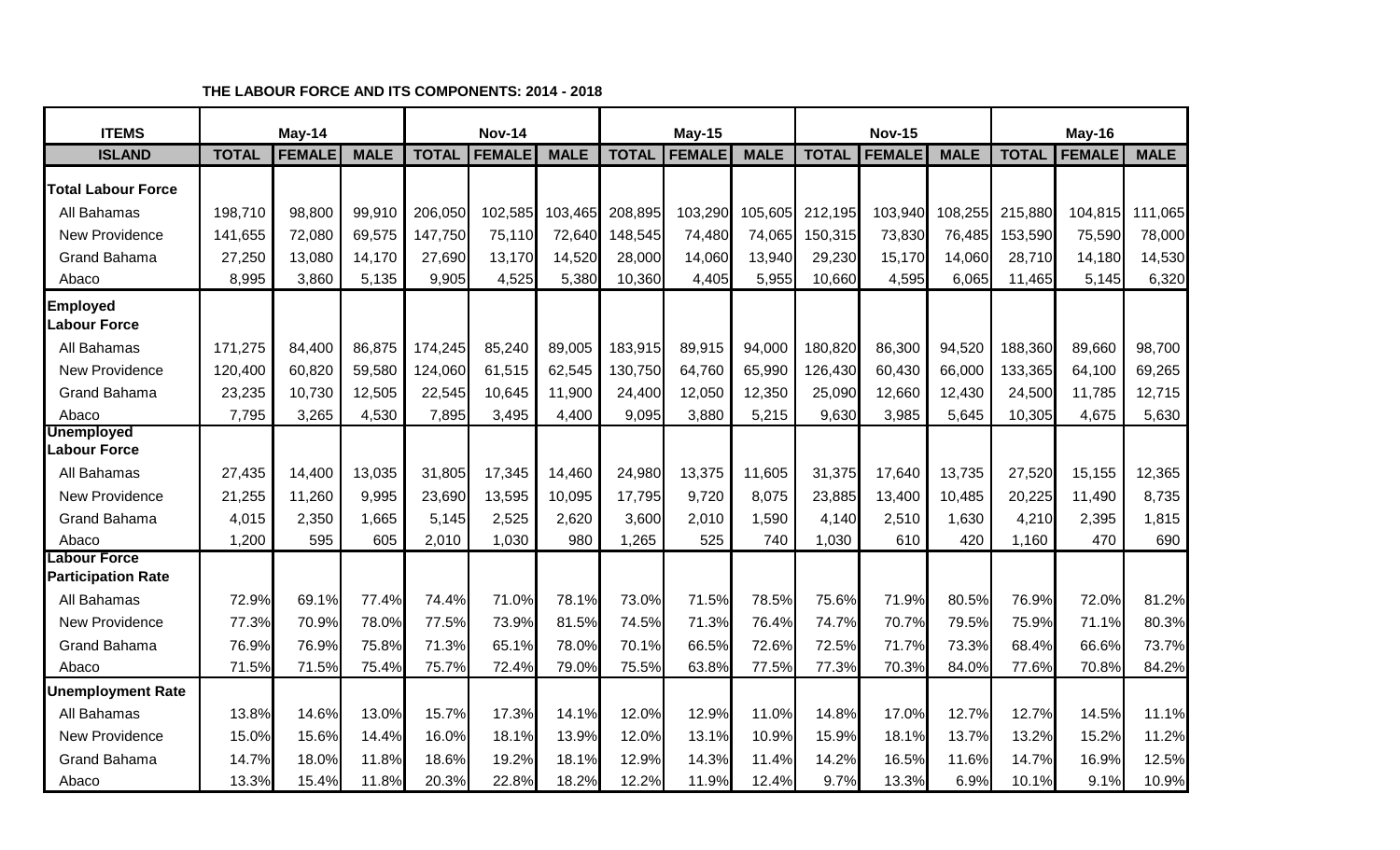| <b>ITEMS</b>                              | <b>Nov-16</b> |               | May-17      |              |               | <b>Nov-17</b> |              |               | May-18      |              |               | <b>Nov-18</b> |              |               |             |
|-------------------------------------------|---------------|---------------|-------------|--------------|---------------|---------------|--------------|---------------|-------------|--------------|---------------|---------------|--------------|---------------|-------------|
| <b>ISLAND</b>                             | <b>TOTAL</b>  | <b>FEMALE</b> | <b>MALE</b> | <b>TOTAL</b> | <b>FEMALE</b> | <b>MALE</b>   | <b>TOTAL</b> | <b>FEMALE</b> | <b>MALE</b> | <b>TOTAL</b> | <b>FEMALE</b> | <b>MALE</b>   | <b>TOTAL</b> | <b>FEMALE</b> | <b>MALE</b> |
| <b>Total Labour Force</b>                 |               |               |             |              |               |               |              |               |             |              |               |               |              |               |             |
| All Bahamas                               | 217,750       | 106,420       | 111,330     | 222,035      | 106,890       | 115,145       | 226,680      | 109,135       | 117,545     | 231,445      | 111,540       | 119,905       | 235,695      | 113,100       | 122,595     |
| <b>New Providence</b>                     | 155,315       | 76,435        | 78,880      | 157,120      | 76,655        | 80,465        | 159,110      | 77,695        | 81,415      | 161,330      | 78,865        | 82,465        | 163,625      | 79,110        | 84,515      |
| <b>Grand Bahama</b>                       | 29,190        | 14,190        | 15,000      | 29,865       | 14,530        | 15,335        | 30,975       | 15,150        | 15,825      | 31,920       | 15,685        | 16,235        | 32,710       | 16,360        | 16,350      |
| Abaco                                     | 11,700        | 5,145         | 6,555       | 12,110       | 5,385         | 6,725         | 13,255       | 5,570         | 7,685       | 13,645       | 5,800         | 7,845         | 14,255       | 6,235         | 8,020       |
| <b>Employed</b><br><b>Labour Force</b>    |               |               |             |              |               |               |              |               |             |              |               |               |              |               |             |
| All Bahamas                               | 192,385       | 91,495        | 100,890     | 200,155      | 95,210        | 104,945       | 203,730      | 97,005        | 106,725     | 208,255      | 100,440       | 107,815       | 210,560      | 100,280       | 110,280     |
| <b>New Providence</b>                     | 135,350       | 64,350        | 71,000      | 140,740      | 67,730        | 73,010        | 142,285      | 68,525        | 73,760      | 145,205      | 71,165        | 74,040        | 145,690      | 69,840        | 75,850      |
| <b>Grand Bahama</b>                       | 25,300        | 12,180        | 13,120      | 26,160       | 12,335        | 13,825        | 27,240       | 13,235        | 14,005      | 27,965       | 14,015        | 13,950        | 28,810       | 14,560        | 14,250      |
| Abaco                                     | 10,640        | 4,460         | 6,180       | 11,165       | 5,025         | 6,140         | 12,115       | 5,125         | 6,990       | 12,180       | 5,015         | 7,165         | 13,155       | 5,635         | 7,520       |
| <b>Unemployed</b><br><b>Labour Force</b>  |               |               |             |              |               |               |              |               |             |              |               |               |              |               |             |
| All Bahamas                               | 25,365        | 14,925        | 10,440      | 21,880       | 11,680        | 10,200        | 22,950       | 12,130        | 10,820      | 23,190       | 11,100        | 12,090        | 25,135       | 12,820        | 12,315      |
| <b>New Providence</b>                     | 19,965        | 12,085        | 7,880       | 16,380       | 8,925         | 7,455         | 16,825       | 9,170         | 7,655       | 16,125       | 7,700         | 8,425         | 17,935       | 9,270         | 8,665       |
| <b>Grand Bahama</b>                       | 3,890         | 2,010         | 1,880       | 3,705        | 2,195         | 1,510         | 3,735        | 1,915         | 1,820       | 3,955        | 1,670         | 2,285         | 3,900        | 1,800         | 2,100       |
| Abaco                                     | 1,060         | 685           | 375         | 945          | 360           | 585           | 1,140        | 445           | 695         | 1,465        | 785           | 680           | 1,100        | 600           | 500         |
| Labour Force<br><b>Participation Rate</b> |               |               |             |              |               |               |              |               |             |              |               |               |              |               |             |
| All Bahamas                               | 77.2%         | 74.2%         | 82.1%       | 80.0%        | 74.0%         | 83.1%         | 81.0%        | 75.3%         | 84.2%       | 82.5%        | 76.1%         | 85.0%         | 83.1%        | 77.3%         | 85.9%       |
| <b>New Providence</b>                     | 76.9%         | 72.3%         | 81.2%       | 75.9%        | 72.6%         | 79.0%         | 76.4%        | 73.2%         | 79.7%       | 76.3%        | 73.9%         | 80.2%         | 77.5%        | 74.5%         | 80.7%       |
| <b>Grand Bahama</b>                       | 68.2%         | 67.5%         | 74.9%       | 68.9%        | 64.1%         | 75.1%         | 69.3%        | 64.7%         | 75.5%       | 69.5%        | 65.1%         | 75.6%         | 70.4%        | 66.5%         | 75.9%       |
| Abaco                                     | 77.8%         | 70.9%         | 84.7%       | 78.2%        | 71.4%         | 85.2%         | 78.5%        | 71.8%         | 85.9%       | 78.9%        | 72.1%         | 86.2%         | 79.2%        | 73.1%         | 75.3%       |
| <b>Unemployment Rate</b>                  |               |               |             |              |               |               |              |               |             |              |               |               |              |               |             |
| All Bahamas                               | 11.6%         | 14.0%         | 9.4%        | 9.9%         | 10.9%         | 8.0%          | 10.1%        | 11.1%         | 9.2%        | 10.0%        | 10.0%         | 10.1%         | 10.7%        | 11.3%         | 10.0%       |
| <b>New Providence</b>                     | 12.9%         | 15.8%         | 10.0%       | 10.4%        | 11.6%         | 9.3%          | 10.6%        | 11.8%         | 9.4%        | 10.0%        | 9.8%          | 10.2%         | 11.0%        | 11.7%         | 10.3%       |
| <b>Grand Bahama</b>                       | 13.3%         | 14.2%         | 12.5%       | 12.4%        | 15.1%         | 9.8%          | 12.1%        | 12.6%         | 11.5%       | 12.4%        | 10.6%         | 14.1%         | 11.9%        | 11.0%         | 12.8%       |
| Abaco                                     | 9.1%          | 13.3%         | 5.7%        | 7.8%         | 6.7%          | 8.7%          | 8.6%         | 8.0%          | 9.0%        | 10.7%        | 13.5%         | 8.7%          | 7.7%         | 9.6%          | 6.2%        |

#### **THE LABOUR FORCE AND ITS COMPONENTS: 2014 - 2018**